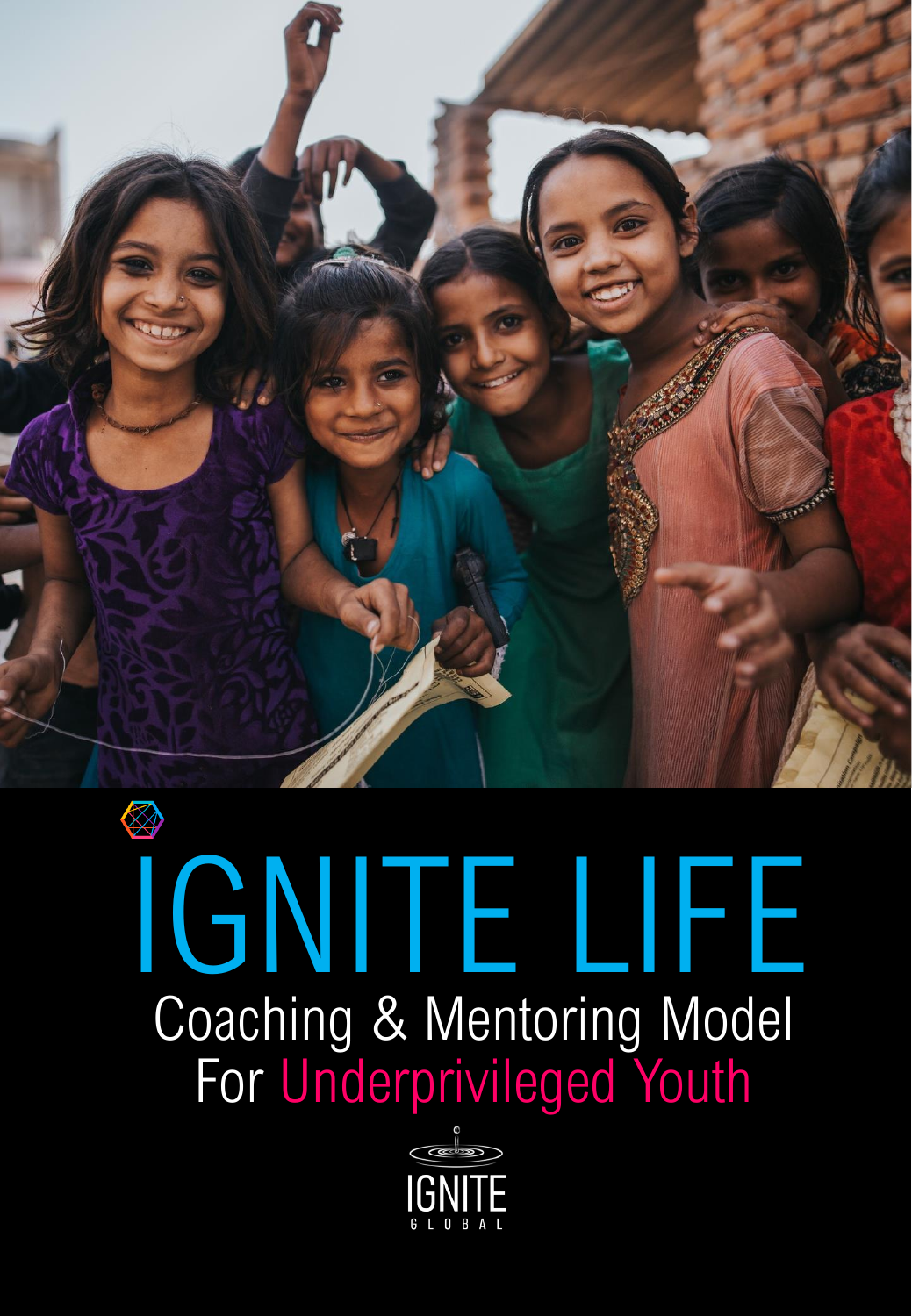### WHAT IS IGNITE GLOBAL?

Ignite Global is a Social Enterprise providing Human-Centered Leadership Solutions aligned with 21<sup>st</sup> Century Skills, and dedicated to empower youth, specially girls and young women from underprivileged backgrounds by providing community-centered leadership training as well as coaching and mentoring for socio economic development and lasting impact.

The Leadership Development Solutions we provide are custom built for each audience. Firstly, we analyze the existing leadership capacity of the youth in the community. Secondly we study what problems exist in the community and how youth could contribute to solve these problems through leadership, addressing long term and impactful community development. Based on these learnings we create Leadership Development Solutions that would address the identified problems in the community by developing specific competency in the youth.

### WHAT IS IGNITE LIFE?

The youth, specially girls and young women from underprivileged backgrounds have little to no access to inspiration, guidance, support or accountability through their psychological development which results in them being absorbed into the vicious cycle of poverty.

Ignite Life is a Coaching and Mentoring Model that connects these youth with either local mentors from various successful backgrounds or community leaders who guide them through their adolescence catalyzing the success of their life and career. The model covers end-to-end lifecycle of the Coaching & Monitoring process comprehensively.

The Leadership Development Solutions created by Ignite Global are internationally accredited. And the Leadership Team of Ignite Global comprises a group of individuals from a wide range of backgrounds who are licensed and accredited experts in the field and passionate in making a difference.

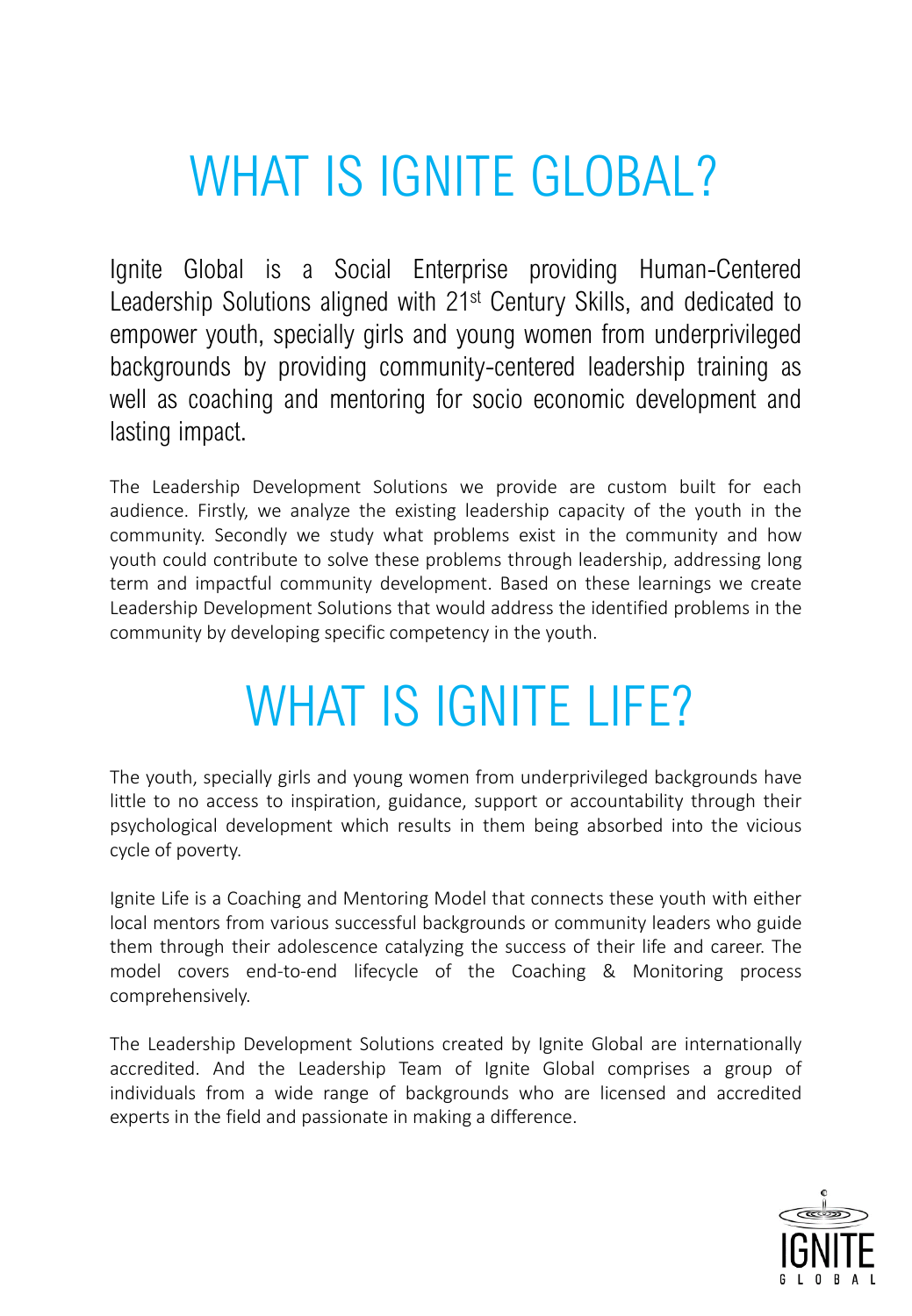### OUR PRINCIPLES

We are bound by strong set of principles that cover morals, values and ethics that we are committed to adhere to at all times as we believe in creating high level of accountability in delivering quality and long lasting impact.



### Human-Centered

All the Leadership Development Solutions are created based on the leadership requirements of the youth and the community.



### Smart Solutions

All the Leadership Interventions solve specific problems in the communities creating a lasting impact.



### Technology First

Use technology to reduce the costs and maximize the impact generated by the Leadership Solutions.



#### Accredited

Ignite Global Leadership Team is licensed and the programs are internationally accredited.



#### Agile

Leadership Development Solutions can be efficiently customized to different Social, Cultural and Economic contexts.

### Unlimited Assistance

We provide continues accountability to Ignite Global program participants to assure successful transitioning in life and career.



### **Community**

We create a community (online & in-person) among all, catalyzing collective growth, accountability and success.



### Empowering

All Ignite Global Leadership Programs are designed to empower individuals beyond their training and transform communities.

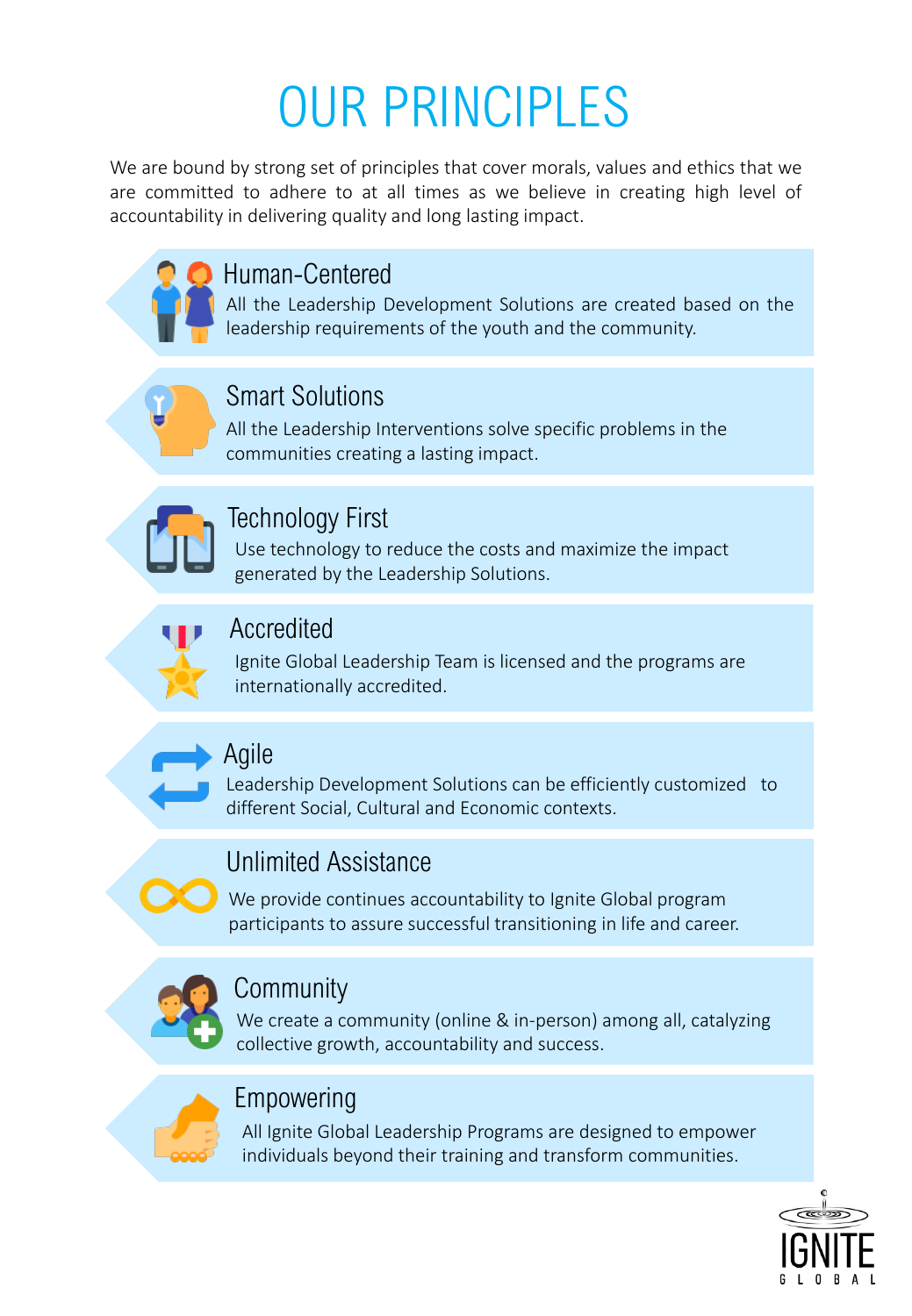### WHAT IS COACHING & MENTORING?

A methodical, creative and inspiring process to bring out the best in an individual by exploring, motivating and providing accountability while guiding through experience and wisdom.

Coaching and Mentoring is one of the most powerful engagements for catalyzing an individual or an organization to achieve success. Successful individuals use Life Coaches to help them achieve extraordinary lives and Corporate Companies use Executive Coaches to drive their businesses to excellence.

Coaching and Mentoring is proven to be the best way to grow success, hence Ignite Global is dedicated to bring the power of Coaching & Mentoring to underprivileged communities and help them thrive.

### DID YOU KNOW?



*Data based on ICF 2016 Global Coaching Study, Glassdoor and PeopleKeys® internal survey figures*

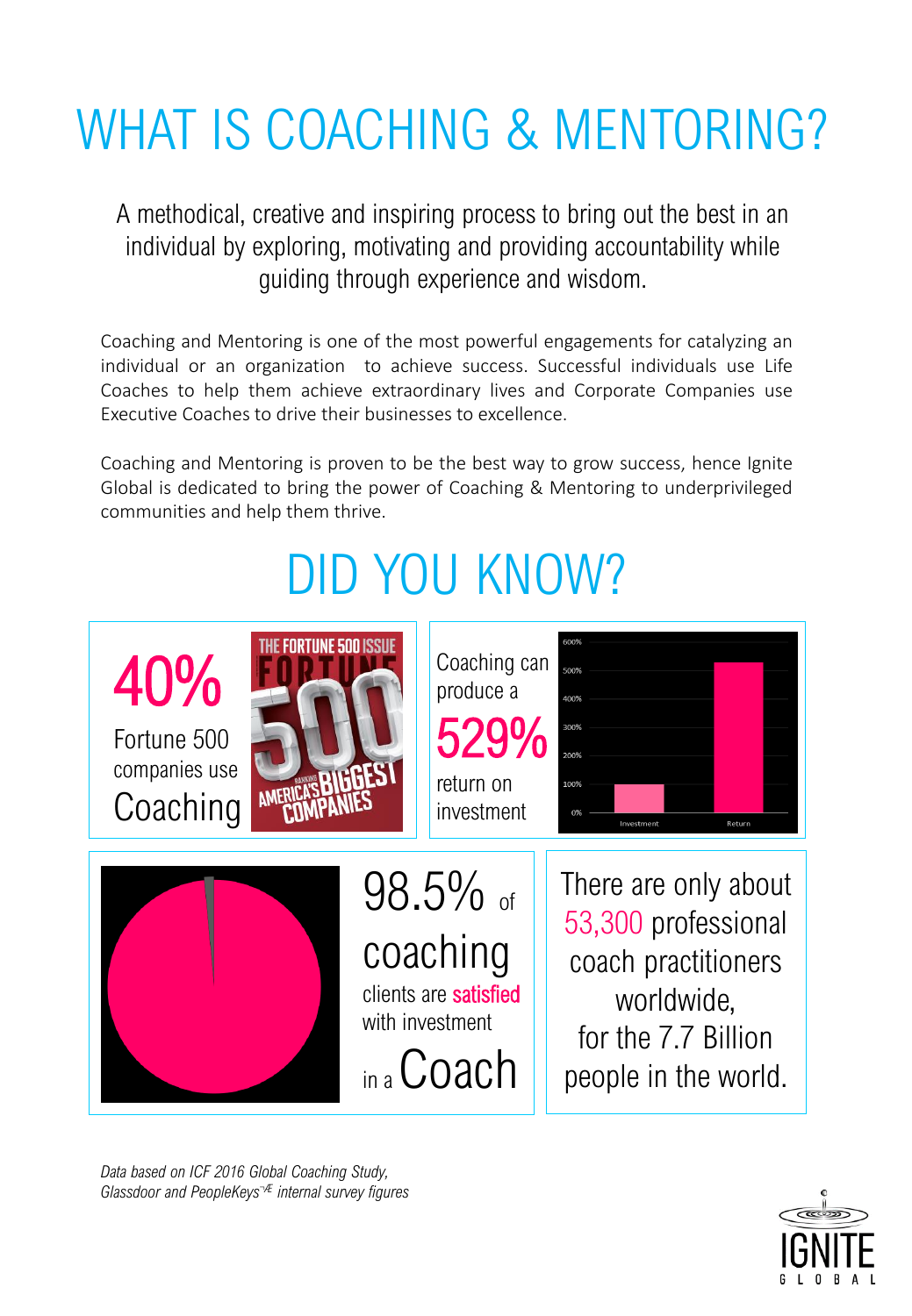### WHY COACHING & MENTORING FOR UNDERPRIVILEGED YOUTH?



Coaching and Mentoring is a creative and inspiring process, in which youth, specially girls and young women from underprivileged backgrounds would enable themselves to realize their life and career goals as well as make informed decisions to thrive and achieve their full potential and begin to change and shape their communities.

As a result of coaching, these youth become natural coaches where they would replicate similar behavior with their families and community enabling communities to thrive too, creating a long lasting positive impact.



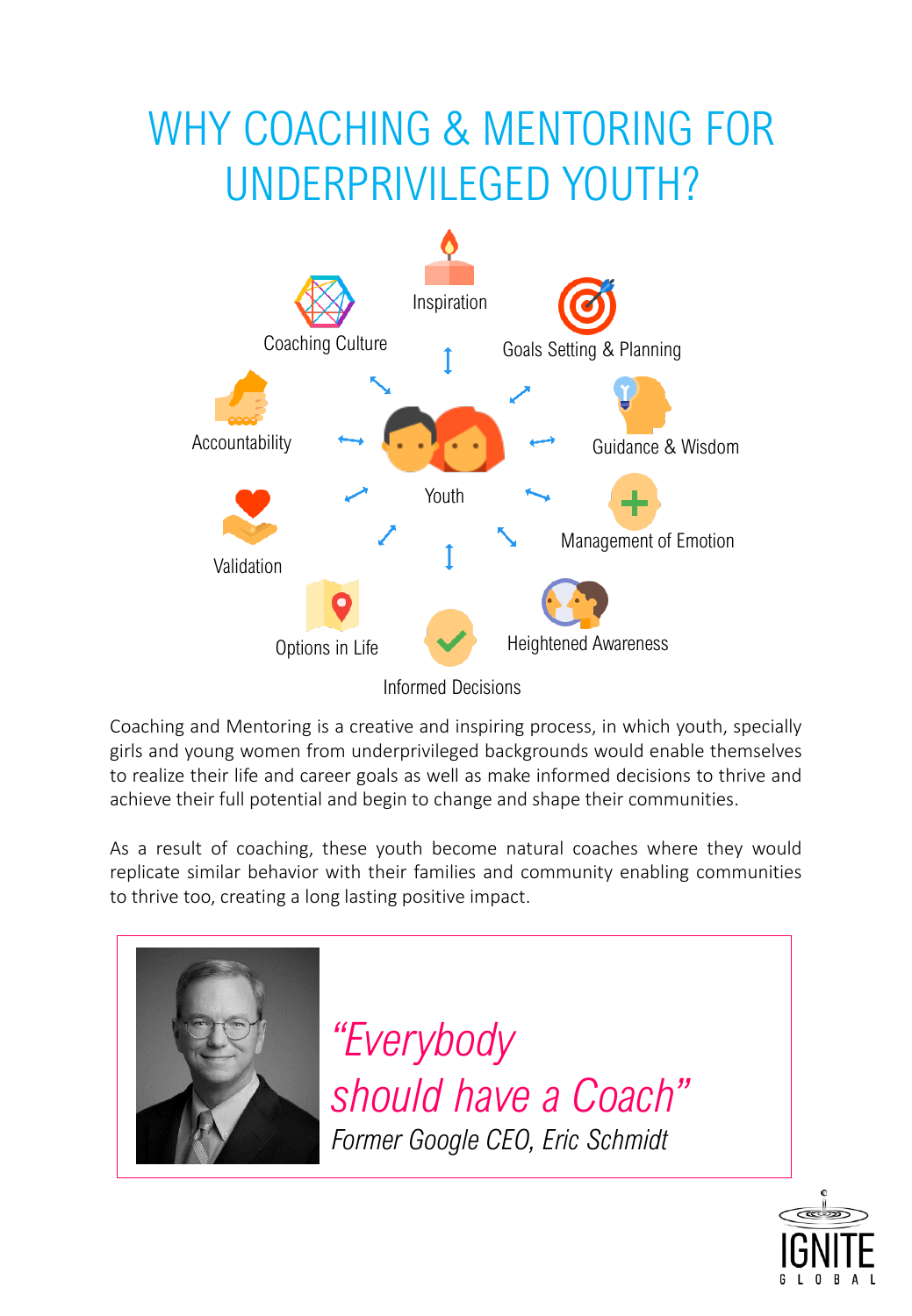### WHY IGNITE GLOBAL?

#### Ignite global is affiliated with International Coach Federation, World's Largest Coaching Accreditation Authority.

International Coach Federation (ICF) is the regulatory authority for professional standards within the coaching profession worldwide which provides independent certification for professional coaches through the ICF Credential and ICF Training Program Accreditation. ICF is recognized as the main accrediting and credentialing body for both training programs and coaches Globally.

Coaching and Mentoring youth is an immense responsibility as the psychology of an adolescent can be easily influenced negatively or positively. Coaching and Mentoring process should be carefully designed and applied to enhance their psychological state, social emotional capacity and self awareness that can lead them to successful employment, self-employment and a fulfilled life.

Ignite Global takes this responsibility seriously. Hence Ignite Global comprises of highly qualified professionals who are directly accredited and designated by International Coach Federation, including an Associate Certified Coach, a Master Certified Coach and a Psychotherapist.

Ignite global team is qualified and highly capable in delivering Coaching and Mentoring Training, providing supervision and accountability through the process. Ignite Global team also possesses knowledge and experience in Humanitarian Development Sector specializing in youth economic empowerment. And all Ignite Global Leadership Development Solutions are aligned with Sustainable Development Goals (SDGs).



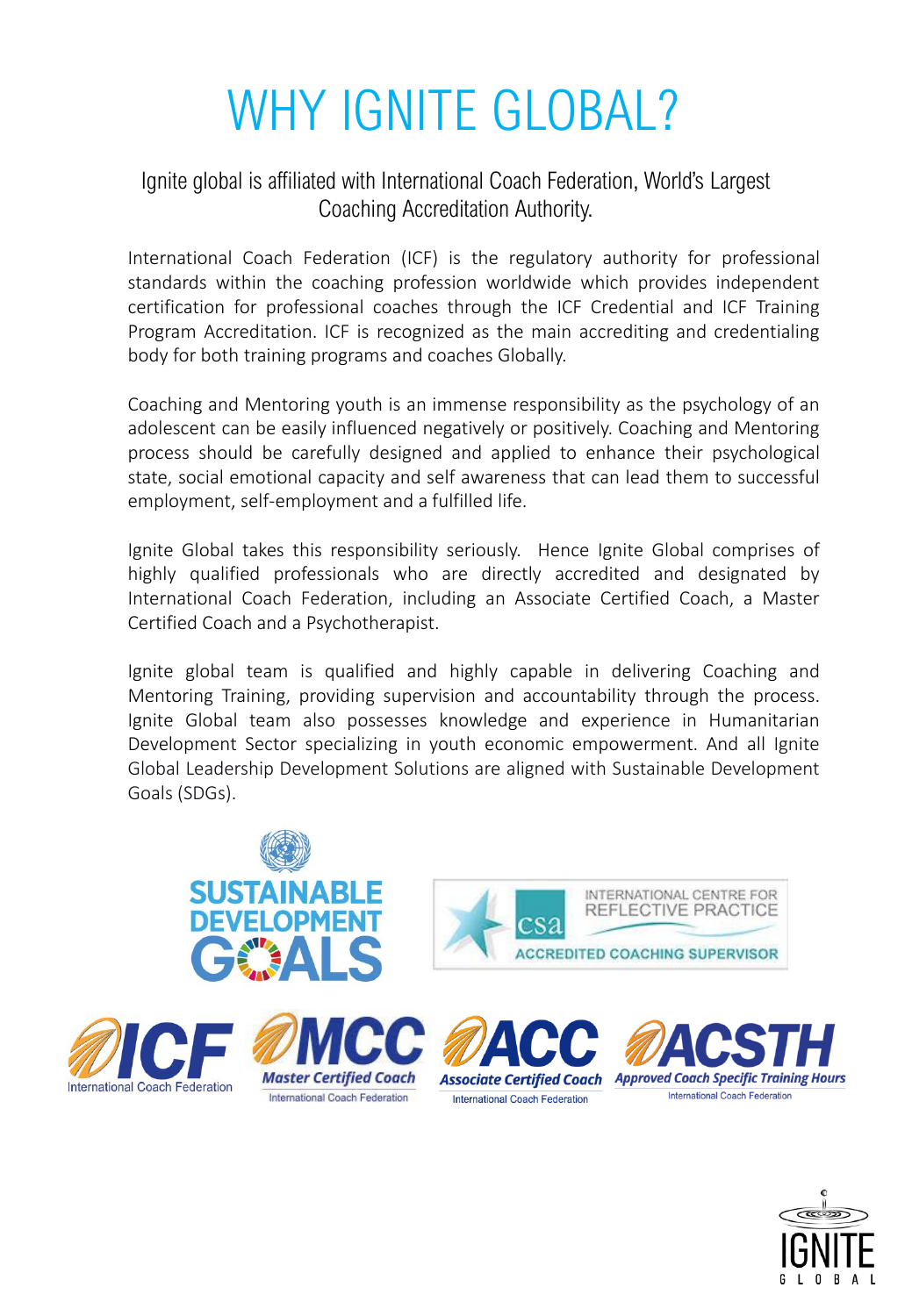### WHY IGNITE GLOBAL WORKS WITH NON-PROFIT ORGANIZATIONS?

Ignite global believes in collaboration rather than re-inventing the wheel. Which enables us reach a large number of youth from diverse backgrounds and various geographical locations providing effective Leadership Development Solutions in the communities.

We provide Non-Profit Organizations with technical expertise of Leadership Development, Coaching and Mentoring for youth programs enabling you create wholistic youth programs.

#### Wholistic Development

Leadership Development is only one aspect of development of youth which should be combined with other development aspects.



#### Expertise

You have the experience and expertise creating programs to empower youth.



#### Investment

Ability to access funds, resources and opportunities to scale up Leadership Development.



#### **Legalities**

Ignite Global is legally registered in Thailand. Working together, we gain legal access to empower youth Globally.

#### **Trust**

Communities know you and trust you, and when Ignite Global works with you, the communities trust us.



#### Build Together

When organizations collaborate, the resources and ideas multiply, providing space to build stronger youth programs.

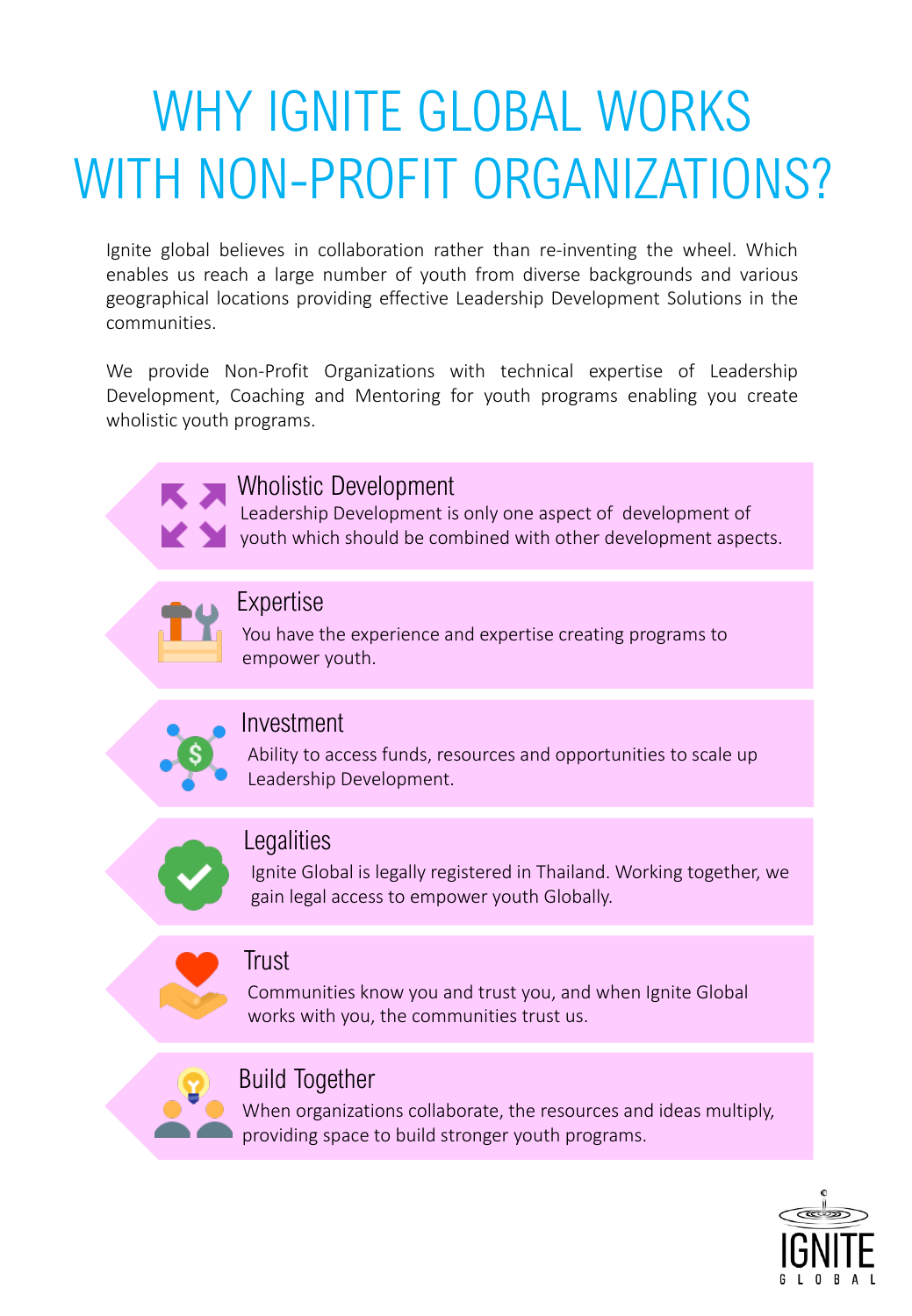### **IGNITE LIFE** Coaching and Mentoring Model



Supporting Organizations

Ignite global seek collaboration with Non-Profit Organizations to partner up with successful local professionals and community leaders to become the coaches and mentors to the youth from underprivileged backgrounds, while building relationships with other organizations such as Government and private sector to create successful youth programs.

Ignite Global provides the technical infrastructure and standardization of the Coaching and Mentoring Model. The mentors would be screened and prepared through a structured process.

- + Identify the individuals with commitment.
- + Analyze the ability and capacity of the individuals to become a mentors.
- + Provide specific training on Coaching and Mentoring Competencies.
- + Match youth with the mentors using a structured algorithm.
- + Usage of technology for efficiency.





Local Language



International **Standard** 



**Training** 



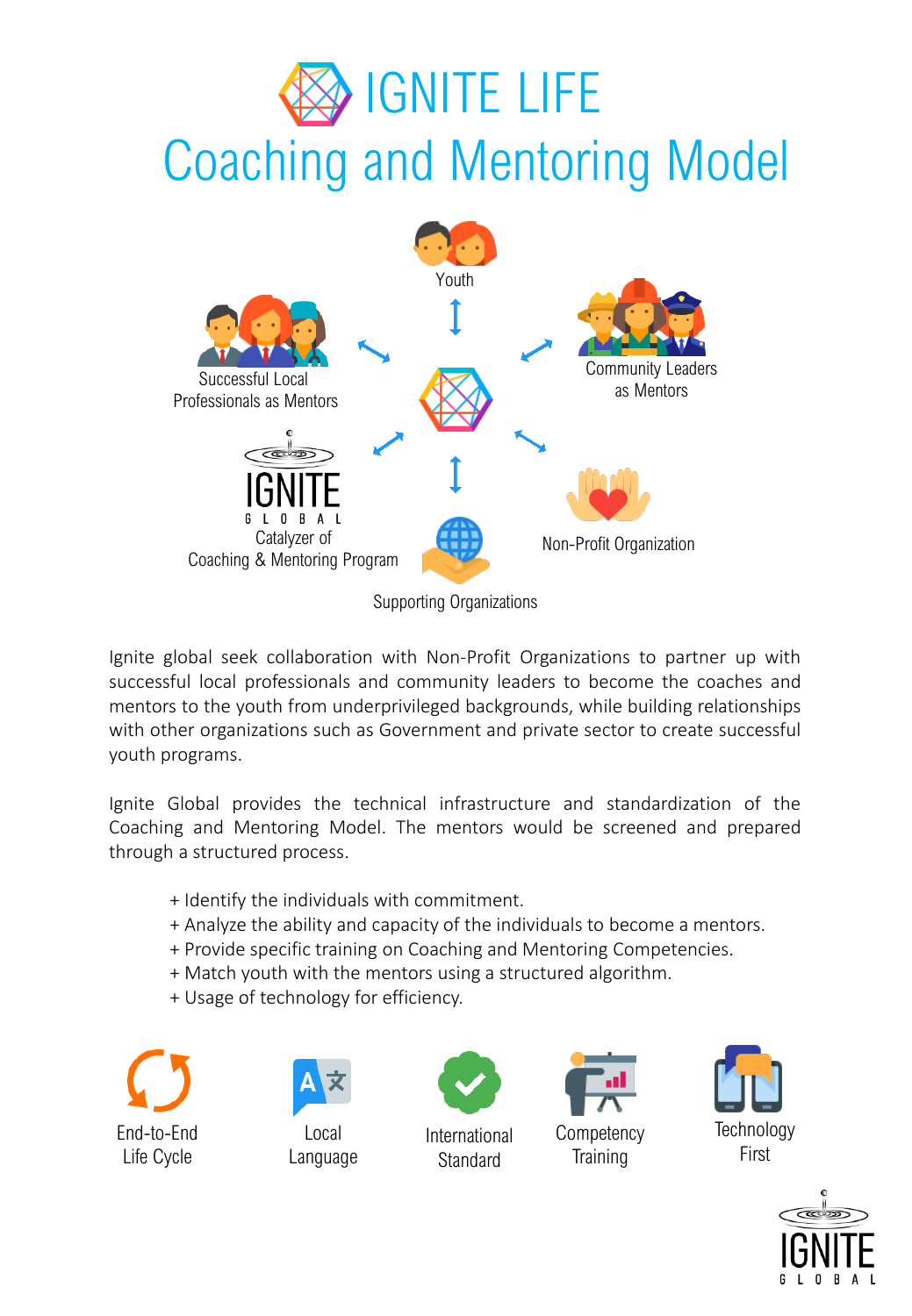### SUPERVISION, ACCOUNTABILITY & SAFEGUARDING



It is crucial to make sure that the mentors are providing quality Coaching and Mentoring to the youth, so that the youth transition through success. Since human interaction involves emotions, it is also important to assure the psychological well being of both mentor as well as youth. Ignite Global provides the supervision to the mentors and youth through mandatory regular supervision sessions to nurture a healthy Coaching & Mentoring relationship.



Another crucial aspect of monitoring is to assure the goals and plans of both Youth Program and youth themselves are progressing through the determined path of actions. Ignite Global provides the accountability to measure the progress, and intervene when necessary to assure final program outcome is successfully delivered.



Youth can be vulnerable to exploitation. Ignite Global strictly follows youth safeguarding procedures. The mentors are screened, and a safeguarding agreement is signed before mentoring begins. And also during the process of Coaching & Mentoring, Ignite Global strictly screens the mentoring practice to assure the safety of the youth as well as the mentors.

### MONITORING & EVALUATION OF IMPACT

#### Self M&E

In Coaching and Mentoring process, both mentor and youth monitor and evaluate the progress.

#### M&E of Achievements

Ignite Global measures the overall achievements of the youth utilizing regular impact monitoring and evaluation mechanisms.

M&E of Psychological & Behavioral Change

Ignite Global provides technical evaluation of the youth on psychological and behavioral improvement, measuring the effectiveness and the impact of the program.

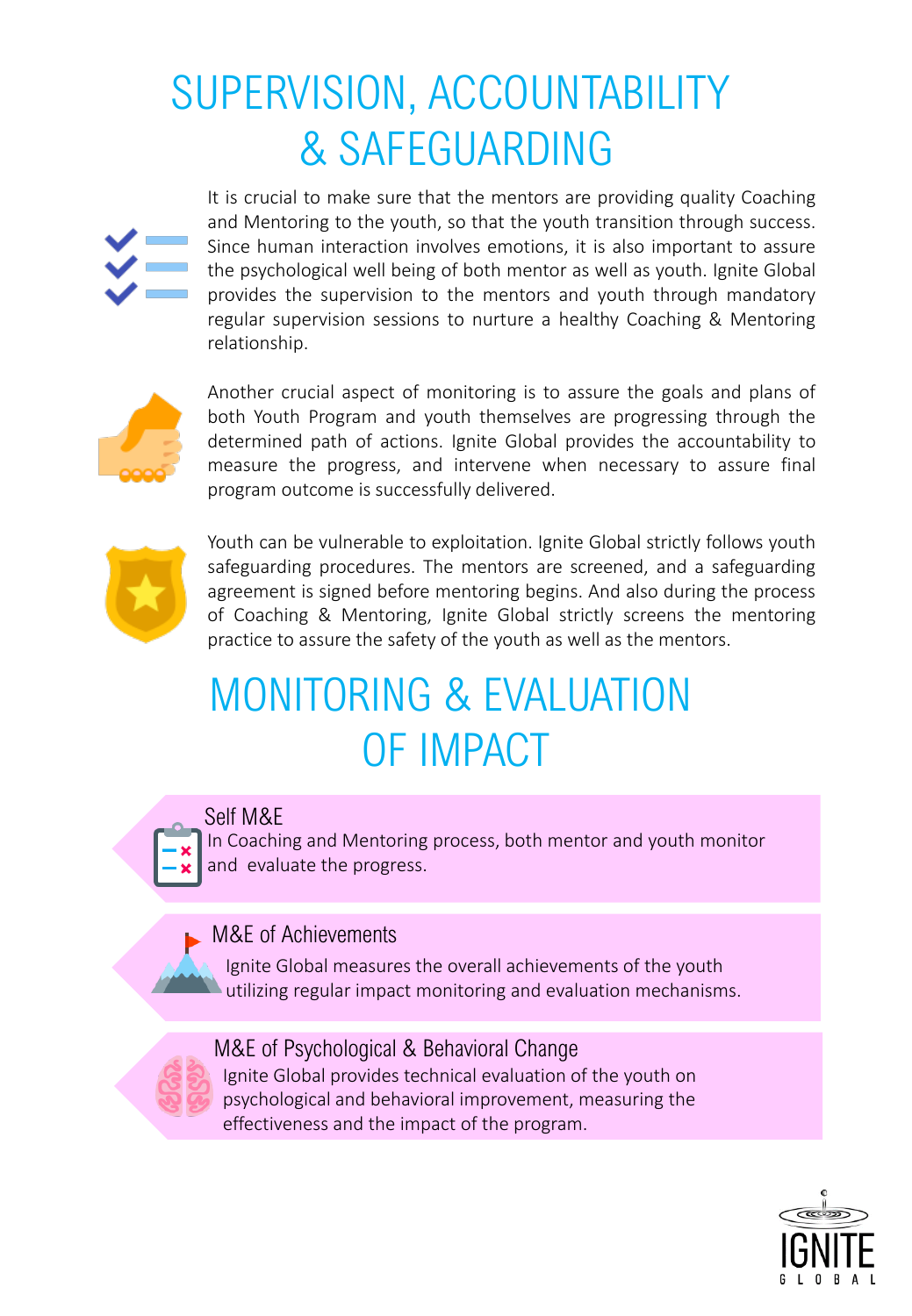### SUSTAINABLE COACHING & MENTORING

Building Coaching Culture in the communities.



One of the most powerful impact of Coaching and Mentoring is the improvement of positive psychological and Behavioral state of the youth. As the youth engages in coaching, valuable coaching skills are transferred to the natural behavior of the youth themselves, such as;

- + Powerful questioning
- + Seeking clarity
- + Systematic planning
- + Building awareness
- + Emotional intelligence
- + Informed decision making
- + Providing constructive feedback
- + Validation
- + Providing accountability

Those youth who are coached and mentored display and reflect above qualities at home among siblings, parents, friends, and in the community, which then is transferred to the people in interaction. This process is known as Coaching Culture, which allows communities to thrive with a lasting impact.